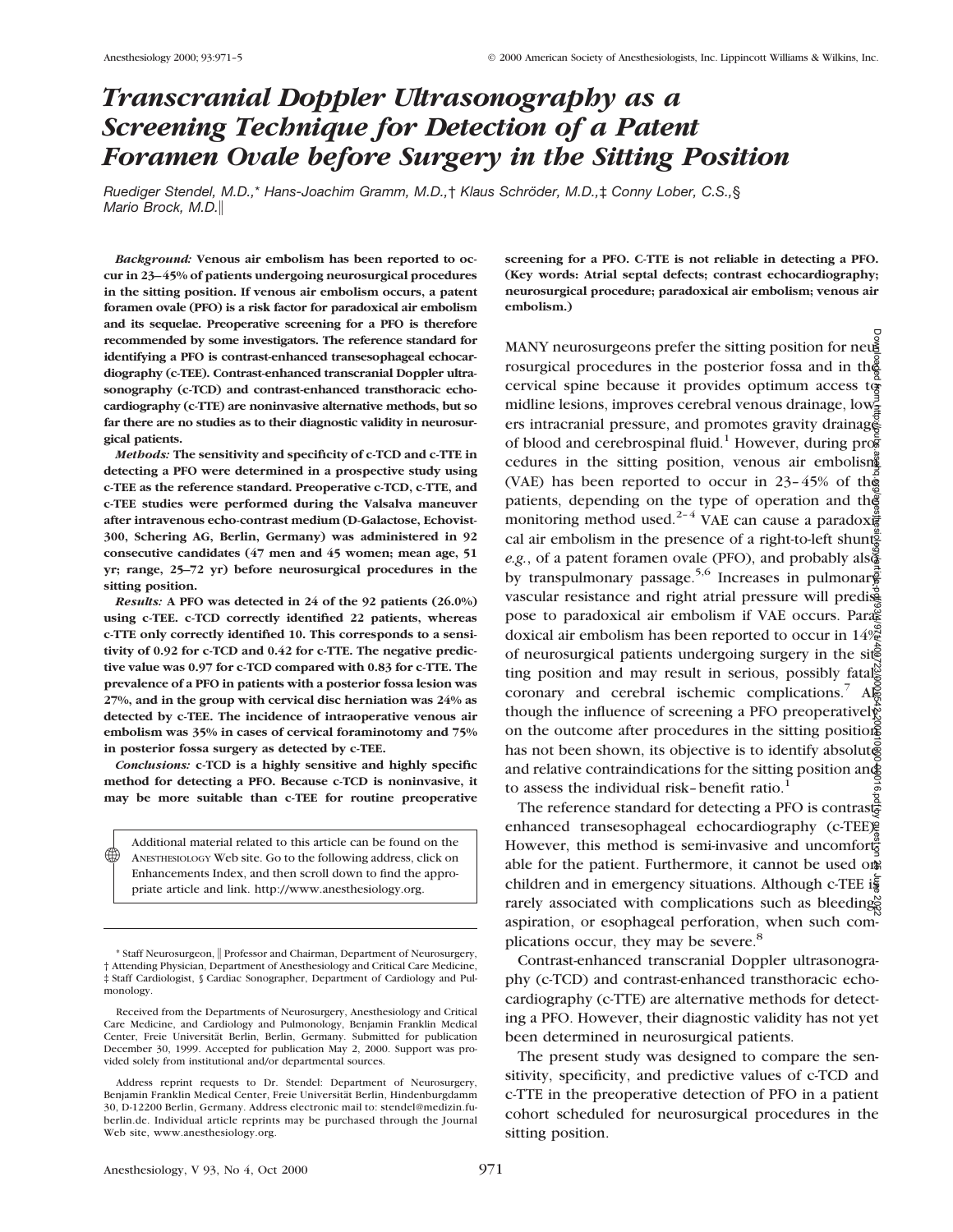# **Patients and Methods**

#### *Patients*

The study protocol was approved by the institutional Committee on Medical Ethics. All patients gave their written, informed consent to participation in the clinical trial.

The prospective study comprised 92 consecutive patients (47 men, 45 women) with a mean age of 51 yr (range, 25–72 yr) who were to undergo neurosurgical procedures in the sitting position. Fifty-one patients (55.4%) were undergoing surgery for a lesion in the posterior fossa, and 41 patients (44.6 %) were undergoing surgery for a cervical disc herniation. All patients were submitted to c-TCD, c-TEE, and c-TTE 1 day before surgery and anesthesia.

## *Echo-contrast Medium*

The echo-contrast medium (Echovist-300; Schering AG, Berlin, Germany) consists of p-galactose microspheres and generates air-filled microbubbles with a mean diameter of  $5-6 \mu m$  after dissolution and agitation in sterile water. The only contraindication to the contrast medium is galactose intolerance. In Germany, the use of this echo-contrast medium is approved for children aged  $\geq 6$  yr and adults. As compared with agitated saline or gelatin solutions, this contrast agent offers a higher particle stability and a defined bubble size.

#### *Valsalva Maneuver*

The Valsalva maneuver was performed by maximal inspiration, followed by a forced expiration against the closed glottis, mouth, and nose for 5 s and then releasing and normal breathing for 2 min.

# **Contrast-enhanced Transcranial Doppler Ultrasonography**

These studies were performed with the awake patient supine and the upper part of the body elevated by 30°. The equipment used was the Medasonics CDS (Medilab GmbH, Würzburg, Germany) with two 2-MHz transducers. The middle cerebral artery was insonated from both sides through the temporal window at a depth of 50 mm. The Valsalva maneuver was performed 5 s after intravenous injection of 10 ml of echo-contrast medium into the right cubital vein. $9,10$  The effectiveness of the Valsalva maneuver could be monitored by means of c-TCD by observing the increase in heart rate and the decrease in blood flow in the middle cerebral artery after the increase of intrathoracic pressure during inspiration, and the decrease in heart rate during the expiration phase of the Valsalva maneuver.

*Contrast-enhanced Transthoracic Echocardiography* Contrast-enhanced transthoracic echocardiography was performed using a 2.5-MHz monoplane electrical transducer and the Ultramark 9 (ATL Inc., San Diego, CA) with the awake patient lying on his or her left side and the upper part of the body elevated by 30°. No sedation was used. The heart was imaged in a fourchamber view. A 10-ml bolus dose of echo-contrast medium was injected into the right cubital vein. The Valsalva maneuver was performed 5 s after the injection of the echo-contrast medium.

# *Contrast-enhanced Transesophageal Echocardiography*

Contrast-enhanced transesophageal echocardiography was performed using a 5-MHz monoplane electricable transducer and the Ultramark 9 (ATL Inc.) with the awake patient lying on his or her left side and the upper part of the body elevated by 30°. Local anesthesia of the pharynx was performed using lidocaine spray. Furthermore, the ultrasound probe was prepared with lidocaines gel 2%. In addition, agitated patients received a mild sedation with midazolam at a dosage of  $0.5-1$  mg intra $\ddot{\tilde{\mathbf{z}}}$ venously. Scanning was performed along the short axis showing both atria. Ten milliliters of intravenous echo $\bar{e}$ contrast medium was injected into the right cubital vein $\frac{a}{r}$ The Valsalva maneuver was performed 5 s after injection<sup>.</sup>

Contrast-enhanced transthoracic echocardiography,  $\check{\mathfrak{E}}$ TEE, and c-TCD studies were repeated two times and performed consecutively within 3 h. In case of a PF $\check{C}$ detection in only one or two of the three measurements. /971/400723 the result was considered positive.

#### *Patent Foramen Ovale Criteria*

A PFO was considered to be demonstrated by c-TTE and c-TEE when contrast medium crossed the atrial sep $\frac{8}{5}$ tum during the first 3–10 heart cycles (fig. 1A) in at lease one examination. Although p-galactose echo-contrased medium normally does not "survive" transpulmonary passage, limitation to a maximum of 10 heart cycles (based on the normal circulatory transit time) ensures that the appearance of microbubbles in the left atrium is not caused by intrapulmonary shunting of contrast me $\frac{1}{6}$ dium.<sup>11</sup> A PFO was considered to be demonstrated b<sup> $\frac{3}{5}$ </sup> c-TCD by means of acoustic and visual detection of un $\tilde{E}$ lateral or bilateral high-intensity transient signals caused by the contrast medium in the middle cerebral artery during the first 3–15 heart cycles (fig. 1B; refer to the Web enhancement for a video) in at least one examination.<sup>9</sup> These high-intensity transient signals caused by the contrast medium are unilateral from the baseline, last 10–50 ms, occur randomly throughout the cardiac cycle, and are associated with typical acoustic signals.<sup>10</sup> Downloaded from http://pubs.asahq.org/anesthesiology/article-pdf/93/4/971/400723/0000542-200010000-00016.pdf by guest on 25 June 2022

Contrast-enhanced transthoracic echocardiography and c-TEE were recorded on videotape for offline evaluation. c-TCD curves were stored on the Doppler computer system. The findings were analyzed independently by experienced investigators (c-TCD, R.S.; c-TTE, C.L.; c-TEE, K.S.) who were blinded to the results of the other tests.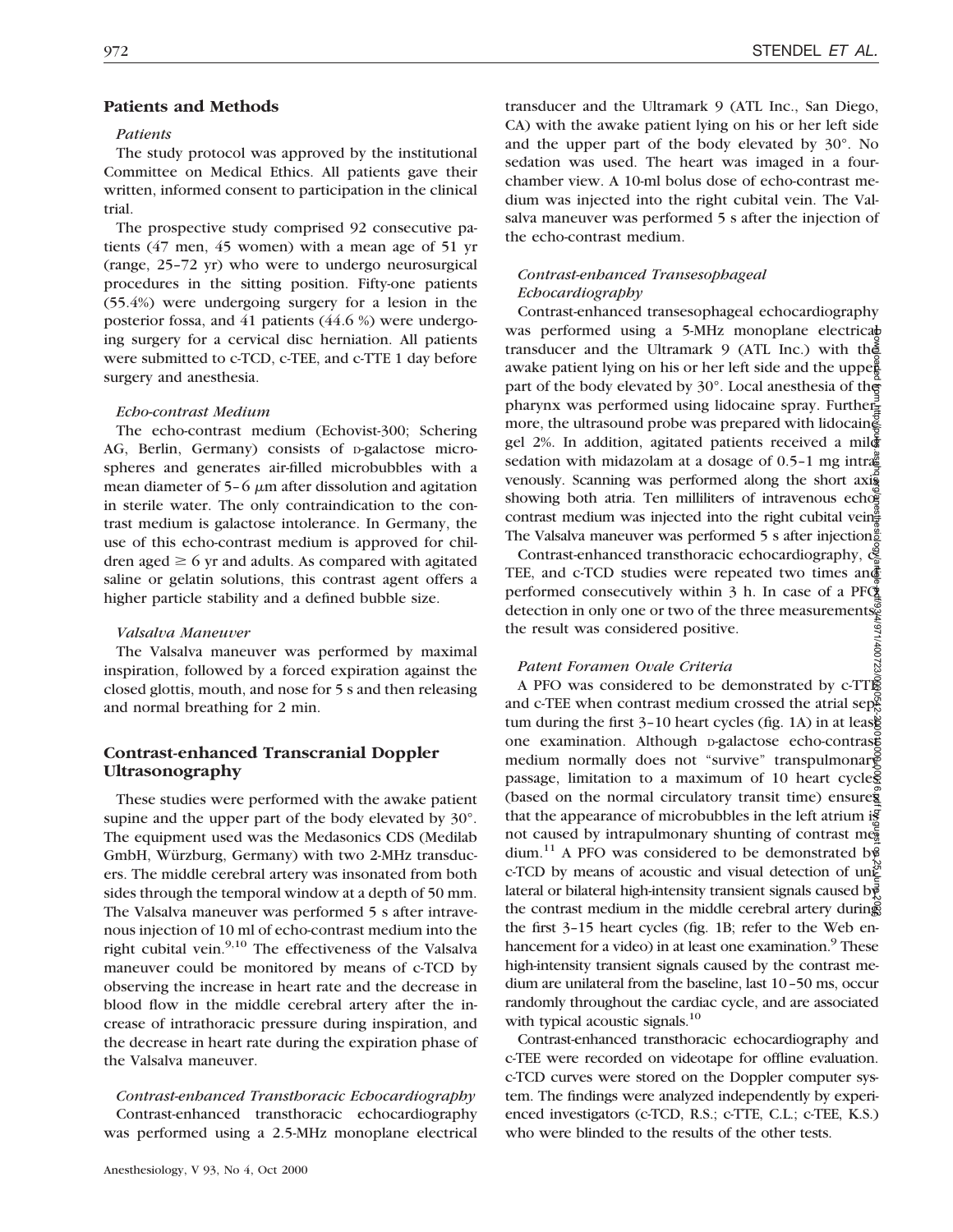

**Fig. 1. (***A***) Atrial septal crossing of contrast medium during the Valsalva maneuver as detected by contrast-enhanced two-dimensional**  $transesophaged$   $echocardiography$   $(c-TEE)$ .  $RA = right$   $atrium$ ;  $LA = left$   $atrium$ ;  $AO = aorta$ ;  $LV = left$  ventricle.  $(B)$  Visual detection **of high-intensity transient signals caused by the presence of contrast medium (cm-HITS; arrows) in the middle cerebral artery in contrast-enhanced transcranial Doppler ultrasonography (c-TCD).** aded

## *Anesthetic Management*

Whenever a PFO was demonstrated by c-TEE, clinical management was altered either by choosing a different surgical position or extreme caution to prevent or stop aspiration of air. In the case of prolonged VAE, the patient was repositioned to reduce the height gradient between the right atrium and the surgical field. If necessary, the procedure was discontinued. Neuroanesthesia included routine continuous intraoperative TEE monitoring to detect VAE and paradoxical air embolism.<sup>7</sup>

#### *Statistical Analysis*

Sensitivity, specificity, and predictive values were calculated using standard equations. Differences between proportions were evaluated using a two-sided chi-square test. A  $P$  value  $\leq 0.05$  was considered statistically significant.

## **Results**

Contrast-enhanced transesophageal echocardiography revealed a PFO in 24 patients (26.0%). c-TCD identified 22 and c-TTE only 10 patients. The prevalence of a PFO in patients with a posterior fossa lesion was 27%, and in the group with cervical disc herniation was 24% as detected by c-TEE. In case of a PFO, the operative position was changed to the prone or park bench position in most patients with a posterior fossa lesion. There was no change in positioning in patients with PFO and cervical disc herniation.

A sensitivity of 0.92 for c-TCD and 0.42 for c-TTE was calculated using c-TEE as the gold standard. This difference between c-TTE and c-TEE was statistically significant ( $P \le 0.05$ ). There was no significant difference between the sensitivity of c-TCD and c-TEE. The specificity of c-TCD was 1, and the negative predictive value was 0.97. For c-TTE the specificity was likewise 1, and the negative predictive value was 0.83 (table 1). There were no different results from repeated c-TEE, c-TTE, and c-TCD measurements. The two patients with a positive c-TEE finding and a negative c-TCD result had only a small PFO with little crossover of contrast medium.

There were no side effects caused by the echo-contrast medium. No complications occurred during the c-TEE® c-TCD, or c-TTE studies. In the present study there  $w a \bar{S}$ no case in which c-TCD could not be used because of an inadequate temporal bone window.

The incidence of intraoperative VAE was 35% in case of cervical foraminotomy and 75% in posterior fossa surgery as detected by  $c$ -TEE. None of these patients developed paradoxical air embolism. In no patient was a PFO detected intraoperatively that had not been detected preoperatively. /971/400723/00005

# **Discussion**

The presence of a PFO is not an uncommon finding. Autopsy studies have shown an overall prevalence of 27% in patients with no history of cardiac disease. This incidence decreases with age from 34% during the first three decades to 25% during the fourth to eighth decades of life.12 Downloaded from http://pubs.asahq.org/anesthesiology/article-pdf/93/4/971/400723/0000542-200010000-00016.pdf by guest on 25 June 2022

Contrast-enhanced transesophageal echocardiography combined with a standardized Valsalva maneuver is the reference standard for detecting a PFO because of its

**Table 1. Diagnostic Characteristics of Contrast-enhanced Transcranial Doppler Ultrasonography (c-TCD), Contrastenhanced Transthoracic Echocardiography (c-TTE), and Contrast-enhanced Transesophageal Echocardiography (c-TEE) in Detecting a Patent Foramen Ovale (PFO) before Operations in the Sitting Position**

|                           | c-TCD     | c-TTE          | c-TEE    |
|---------------------------|-----------|----------------|----------|
| <b>PFO (%)</b>            | 22 (23.9) | $10(10.8)^{*}$ | 24(26.0) |
| Sensitivity               | 0.92      | $0.42*$        |          |
| Specificity               |           |                |          |
| Positive predictive value |           |                |          |
| Negative predictive value | 0.97      | 0.83           |          |

c-TEE was defined as the gold standard ( $n = 92$ , chi-square test).  $* P < 0.05$ .

June 2022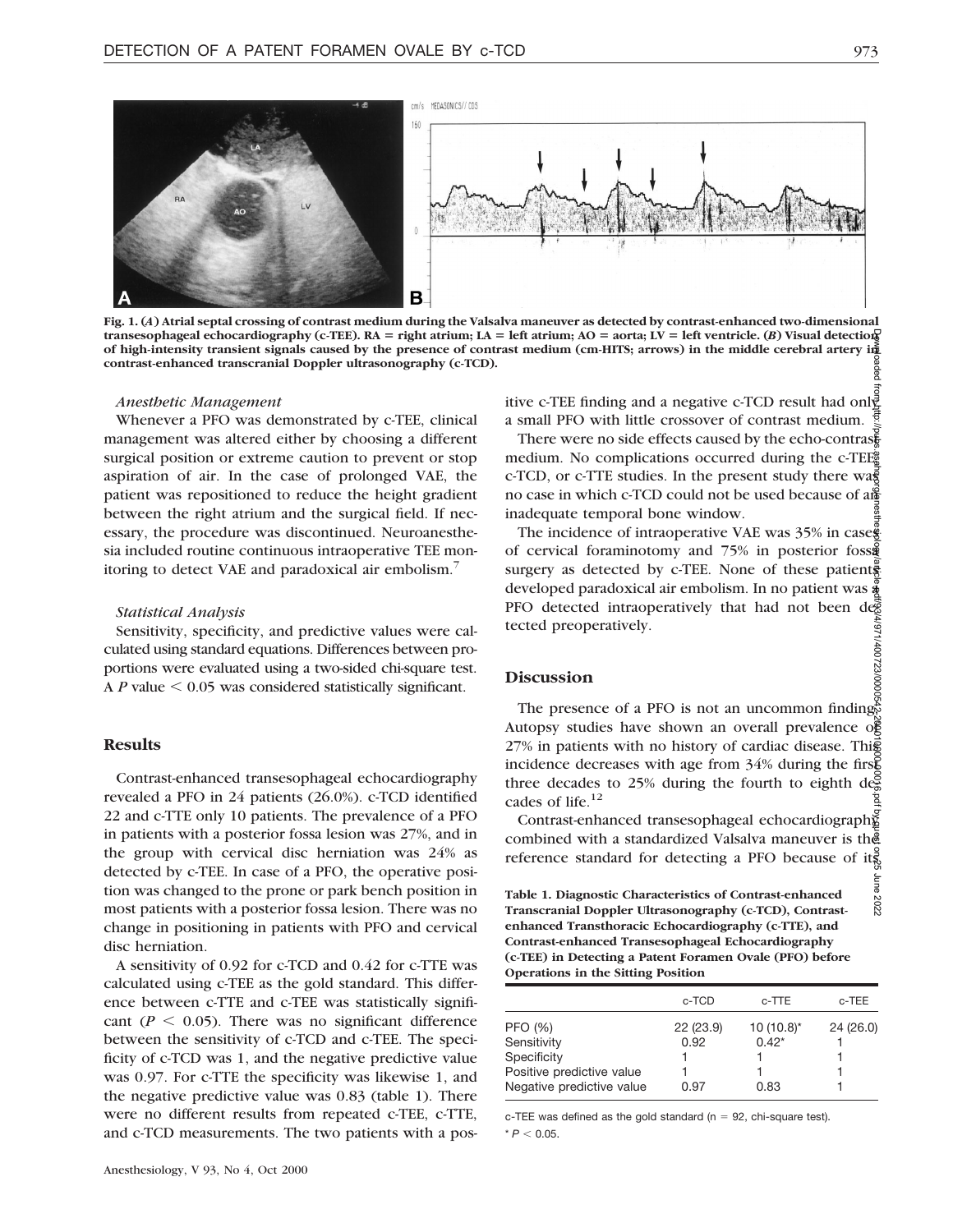high sensitivity and specificity as compared with cardiac catheterization and autopsy.13,14

The major disadvantages of TEE are its considerable technical and manpower requirements and the semiinvasive and uncomfortable nature of the method. The TEE probe could not be placed in 1.9% of the patients in a multicenter study by Daniel *et al.*<sup>8</sup> comprising 10,419 patients. In 0.9% of the remaining patients, the study had to be discontinued because of the patient's inability to tolerate the TEE probe (0.6%) or because of pulmonary (0.07%), cardiac (0.07%), or hemorrhagic complications (0.02%). One of the latter was fatal. In summary, complications of TEE are rare but may be severe.

Contrast-enhanced transthoracic echocardiography and c-TCD are alternative modalities for PFO detection. The clinical application of Doppler ultrasound was first described by Gillis *et al.*<sup>15</sup> for *in vivo* detection of circulating gas emboli during decompression sickness. Later it was also used for the noninvasive detection of middle cerebral artery air embolism during carotid endarterectomy and cardiopulmonary bypass.<sup>16,17</sup> Based on these results, Teague and Sharma18 and Chimowitz *et al.*<sup>19</sup> characterized c-TCD as an additional method for identifying patients with interatrial or intrapulmonary right-to-left shunts. c-TCD was found to be superior to c-TTE in detecting a right-to-left shunt. However, these studies were strongly limited by the absence of a reference standard.

In recent years, considerable interest has evolved in the systematic comparison of diagnostic techniques for the detection of a PFO. This was prompted by the observation of an association between stroke of unknown cause and the prevalence of a PFO.<sup>20</sup> In these cohorts, the sensitivity and specificity of c-TCD in detecting a PFO compared with c-TEE as the reference standard ranged from  $0.68$  to  $1.0$  and  $0.82$  to  $1$ , respectively.<sup>9,21-28</sup> The ranges of the sensitivity and specificity of c-TTE were  $0.47 - 0.63$  and  $0.78 - 1$ , respectively.<sup>13,21-23</sup> However, the prevalence of a PFO is reported to be significantly higher in patients with stroke of unknown cause (up to 66%) as compared with both age-matched controls and neurosurgical patients  $(10-33\%)$ <sup>5,20,21,26</sup> To the best of our knowledge there has been no previous prospective study comparing the diagnostic validity of c-TCD and c-TTE in patients scheduled for a neurosurgical procedure in the sitting position.

The position of the patient, the amount of echo-contrast medium, and the time elapsed between injection of the echo-contrast medium and the Valsalva maneuver have been reported to influence the sensitivity of the detection of a  $PFO.<sup>9,10</sup>$  Therefore, a standardized protocol was used to ensure comparability of the techniques and to achieve a maximal sensitivity and specificity.

In the present study, c-TCD had a sensitivity of 0.92. This is in agreement with the highest values in the literature.<sup>9,22,25-28</sup> Of 24 patients with a PFO verified by c-TEE, there were two false-negative results for c-TCD. In both patients there was only a very small pressure PFO with little crossover of the contrast medium during the Valsalva maneuver.

A pressure PFO opens only if a pressure reversal occurs in both atria, as is the case, for instance, during the Valsalva maneuver. The main mechanism for an increase of the right atrial pressure during neuroanesthesia in the sitting position is the increase of pulmonary vascular resistance caused by VAE.<sup>29-31</sup> The risk of a paradoxical air embolism in patients with a small, pressure PFO is therefore not only dependent on the presence of the PFO but on the relation of the amount of entrained airand the size of the PFO. The slightly lower sensitivity of c-TCD as compared with c-TEE is of little significance in clinical routine.

However, patients with permanent PFO may be mor $\frac{3}{2}$ in danger to suffer from paradoxical embolism during neurosurgical procedures. Studies regarding the topic of differentiation pressure and permanent PFO have  $r\ddot{\rm e}$ vealed a proportion of pressure-dependent shunts of 50–60% of all detectable PFOs.<sup>32,33</sup> However, the goal of the present study was not to distinguish between permanent and pressure PFO, but to assess an individual risk–benefit ratio concerning the sitting position. Taking into account the relatively high rate of VAE during  $\pi$ cedures in the sitting position, both patient groups (with permanent and pressure PFO) may be at risk to suffer  $\oint$ paradoxical air embolism. Downloaded from http://pubs.asahq.org/anesthesiology/article-pdf/93/4/971/400723/0000542-200010000-00016.pdf by guest on 25 June 2022

Contrast-enhanced transthoracic echocardiography has a lower sensitivity in detecting a PFO as compared with c-TEE.<sup>13,22,23</sup> This was confirmed by a sensitivity of 0.42 in the present study.

The experience level necessary to reliably use c-TCD to screen for a PFO is relatively low because of the clear visual and acoustic signs of the high-intensity transient signals caused by contrast medium. As noted previously $\frac{8}{3}$ high-intensity transient signals caused by the contrast medium can be easily distinguished from motion artifacts. However, in approximately 5-10% of the general population and in up to  $40\%$  of female patients olde $\beta$ than 65 yr, it may be impossible to obtain an adequate signal quality for c-TCD because of a thick temporal bone.<sup>34</sup> Increasing the power of the ultrasonic beam and increasing the sample volume may help in this situation.

In conclusion, c-TCD is a highly sensitive and specific method for detecting a PFO if a standardized protocol is used. Because of its relative simplicity and noninvasive character, and because of the aforementioned disadvantages of c-TEE, c-TCD may be an acceptable alternative method for the preoperative screening for a PFO.

## **References**

<sup>1.</sup> Porter JM, Pidgeon C, Cunningham AJ: The sitting position in neurosurgery: A critical appraisal. Br J Anaesth 1999; 82:117–28